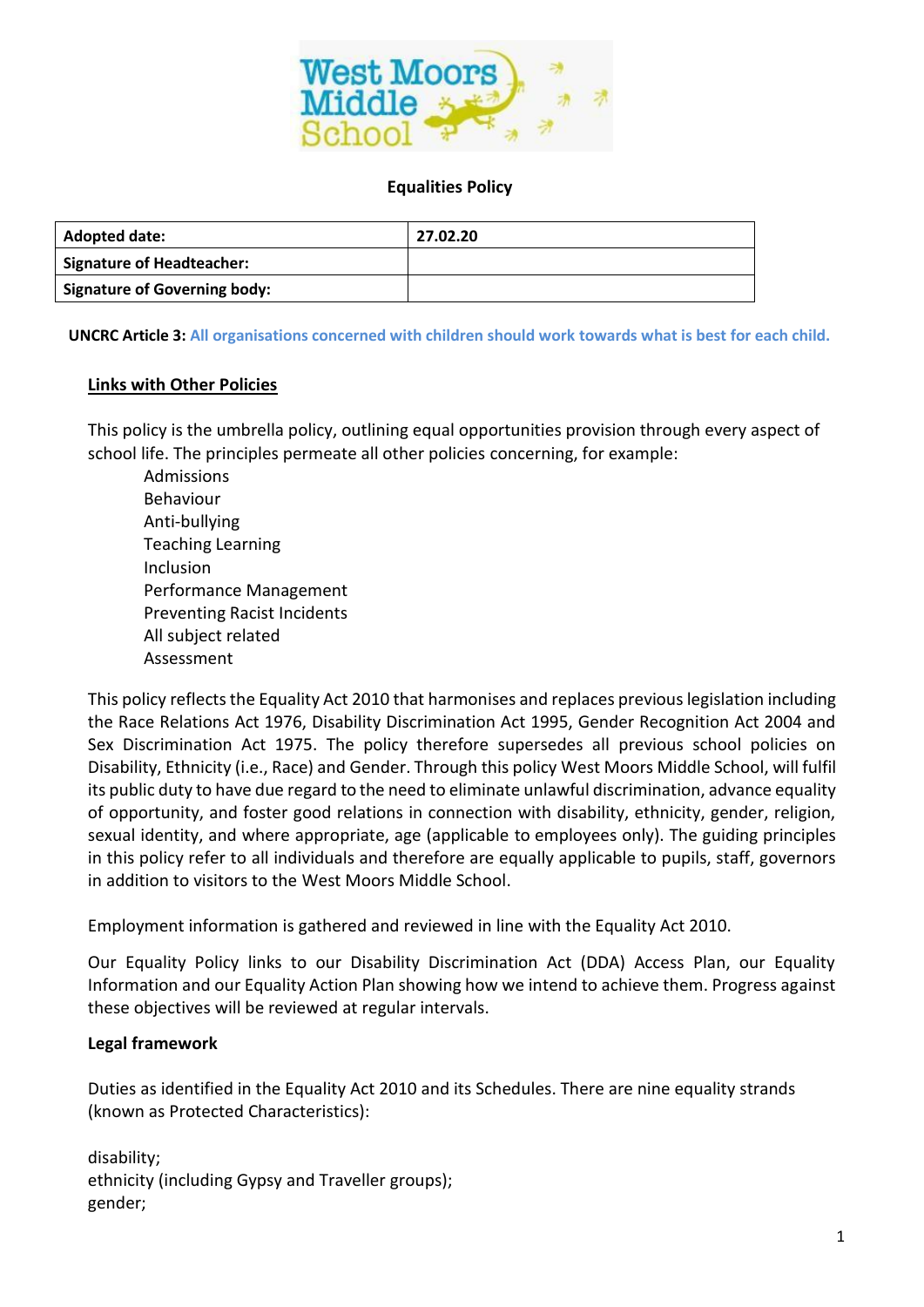gender identity and transgender; gender reassignment; faith, religion and belief; marriage and civil partnership; sexual orientation (homophobia); pregnancy and maternity; age.

Each relates to direct discrimination, discrimination by association, discrimination by perception, indirect discrimination; harassment and victimization. West Moors Middle School will seek to achieve positive action in respect of the Act.

**It should be noted that all schools have a duty to comply with the Equality Act 2010 and the Public Sector Duties, and failure to do so could result in legal action against the West Moors Middle School. Employees of West Moors Middle School acting on its behalf are also liable for their own discriminatory actions.**

The implementation of the policy will be the responsibility of the Head Teacher and the policy will be monitored and reviewed by West Moors Middle School. This will form part of its regular review cycle, including staff annual questionnaires.

West Moors Middle School is mindful of the Public Sector Equality Duty which came into force on 5 April 2011, and will publish relevant information on the school's website:

(i) Equality Information by 31 December 2011 (for schools with more than 150 employees) (ii) our Equality Objectives from 6 April 2012 and to monitor, and report upon these annually.

The school policy takes account of recent legislation, including:

- Sex Discrimination Act 1975
- Race Relations (Amendment) Act 2000
- Disability Discrimination (Amendment) Act2002
- Other legislation that supersedes the above acts

#### **Good Practice**

- 1. Our core values **resilience, respect, reflectiveness, inclusiveness, creativity, collaboration, courage, independence, determination, kindness, preparedness and positivity**- apply to all – children, adults and all visitors. We strive to achieve a cohesive community and expect that the community will behave with respect towards one another.
- 2. We aim to enhance a wider sense of community locally, as well as in the context of the UK and the Global community.
- 3. In line with our core values of resilience, respect, reflectiveness, inclusiveness, creativity, collaborative, courage, independence, determination, kindness, preparedness and positivity, we support the UN Convention on the Rights of the Child, the UN Convention on the Rights of People with Disabilities, and the Human Rights Act 1998. Through our policies and actions we undertake to ensure that every child and young person is healthy, safe, is able to enjoy and achieve in their learning experience, and is able to contribute to the wider community.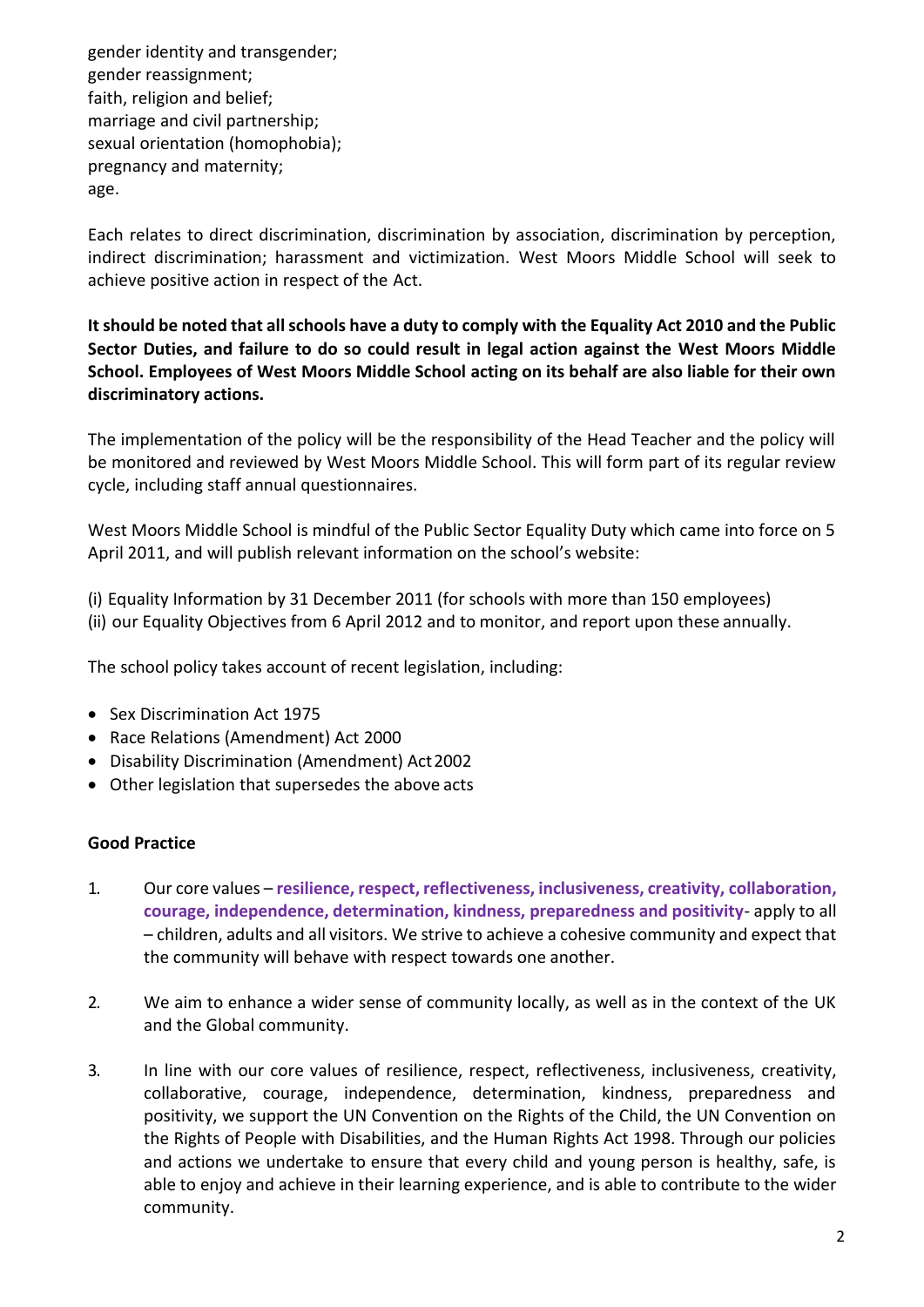4. We consider it prudent and sensible to maintain the practice of logging racist incidents and reporting them to the LA, where appropriate. We monitor and log incidents that discriminate against children and young people or adults in our school with any of the protected characteristics. We also monitor and log bullying incidents.

West Moors Middle School expects and monitors, equal opportunities in the curriculum, recognising that: "all individuals are unique, have different needs and have an entitlement to equality of opportunities irrespective of gender, race or disability".

We offer equal opportunities for all in our schools by:-

- helping to develop lively, enquiring minds to maximise individual potential;
- a broad and balanced curriculum which is based on the National Curriculum;
- providing detailed schemes of work which offer a good match to all children's abilities;
- using a wide range of teaching styles to motivate and interest children;
- providing an atmosphere of moral and spiritual development which builds individual selfesteem and gives high regard to the feeling of others;
- recognising the importance of the school in the wider community and embracing the multicultural society in which they live.

In order to achieve these aims we encourage an open and honest partnership with the parents.

The aims are met through the contributions of all aspects of school life, including Assemblies, extracurricular activities, community links, visitors and visits, displays and appropriate resourcing.

# **Attainment and Progress**

West Moors Middle School will ensure that

- all children maximise their potential;
- the analysis of the attainment of different groups will be used to avoid under-achievement e.g. SEN, gifted and talented, gender, ethnic groups and inform planning
- assessment methods do not disadvantage pupils because of cultural or linguistic bias;
- effective tracking and monitoring mechanisms are put in place as pupils move through school, including such things as attendance as well as issues of progress and attainment
- a range of approaches to learning are used.

# **Access to the Curriculum**

West Moors Middle School is fully committed to

- inclusion, enabling all pupils to access the curriculum and maximise their potential;
- appropriate support mechanisms are implemented for individual pupils according to need e.g. addressing language needs of EAL (English as an Additional Language) children;
- accessing appropriate services to ensure equality of opportunity;
- partnership working with other agencies to provide appropriate support for individuals
- ensuring staff are fully informed re specific needs of individual pupilsas appropriate.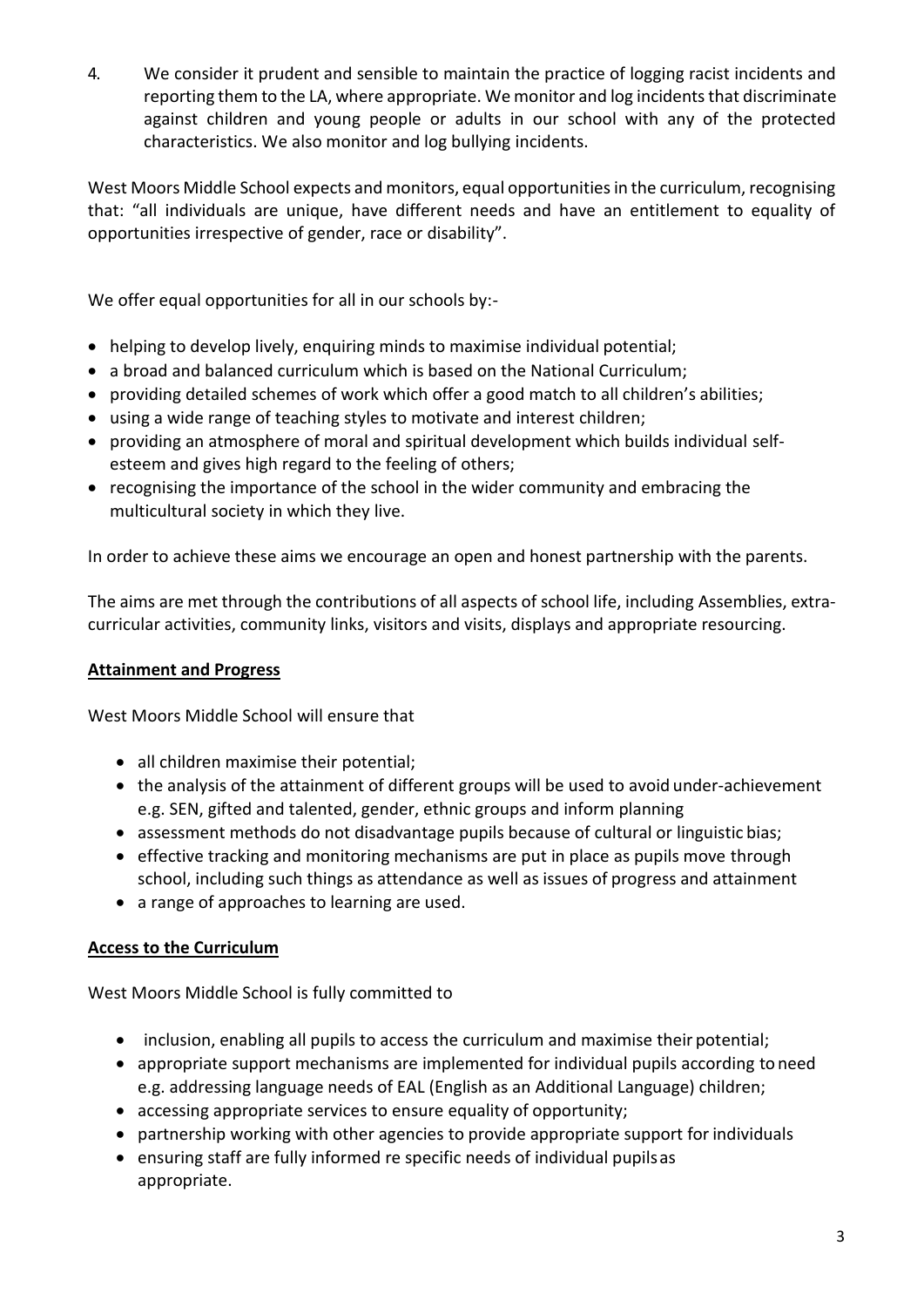### **Leadership and Management**

West Moors Middle School takes overall responsibility for the policy and all staff implementing it. It takes a strategic view of equal opportunities provision, ensuring it is embedded in school specific policies and planning.

- Headteachers are responsible for implementing the policy in their school and this is monitored by the Senior Leadership Team (SLT).
- West Moors Middle School models good practice by activelyseeking representation from the whole community in its membership.

# **Staffing**

West Moors Middle School operates an equal opportunities policy in its recruitment practices, these relying on objective and job related criteria.

Opportunities for CPD (Continuing Professional Development) are offered to all staff and related to personal professional development needs and the needs identified in the School Development Plan.

Appropriate information/training/support will be provided to enable staff to implement this policy.

### **School Premises**

Premises and facilities are equally available to all groups complying with the schools' terms and conditions of use. The SLT monitors use.

Premises have been suitably adjusted to be physically accessible for all pupils attending the school. West Moors Middle School is committed to ensuring as far as is practicable to make adjustments to the site to ensure equality of opportunity.

### **Admissions, Transition, Attendance, Punctuality and Exclusions**

- The admission process is fair and equitable to all pupils regardless of such factors as disability and ethnicity;
- Schools review all pupils' attendance on an individual basis and appropriate actions are taken according to the individual circumstances of the child;
- the procedures for exclusion are communicated clearly to all parents and the school takes proactive steps to prevent exclusions. The process is fair and equitable to all groups;
- the school accepts the right of a parent to have an advocate when dealing with matters relating to the proposed exclusion of their child;
- re-integration packages take account of pupils' cultural and educational needs.

### **Guiding principles**

In fulfilling the legal obligations and establishing our school ethos, we are guided by 9 principles, which link closely with our school values: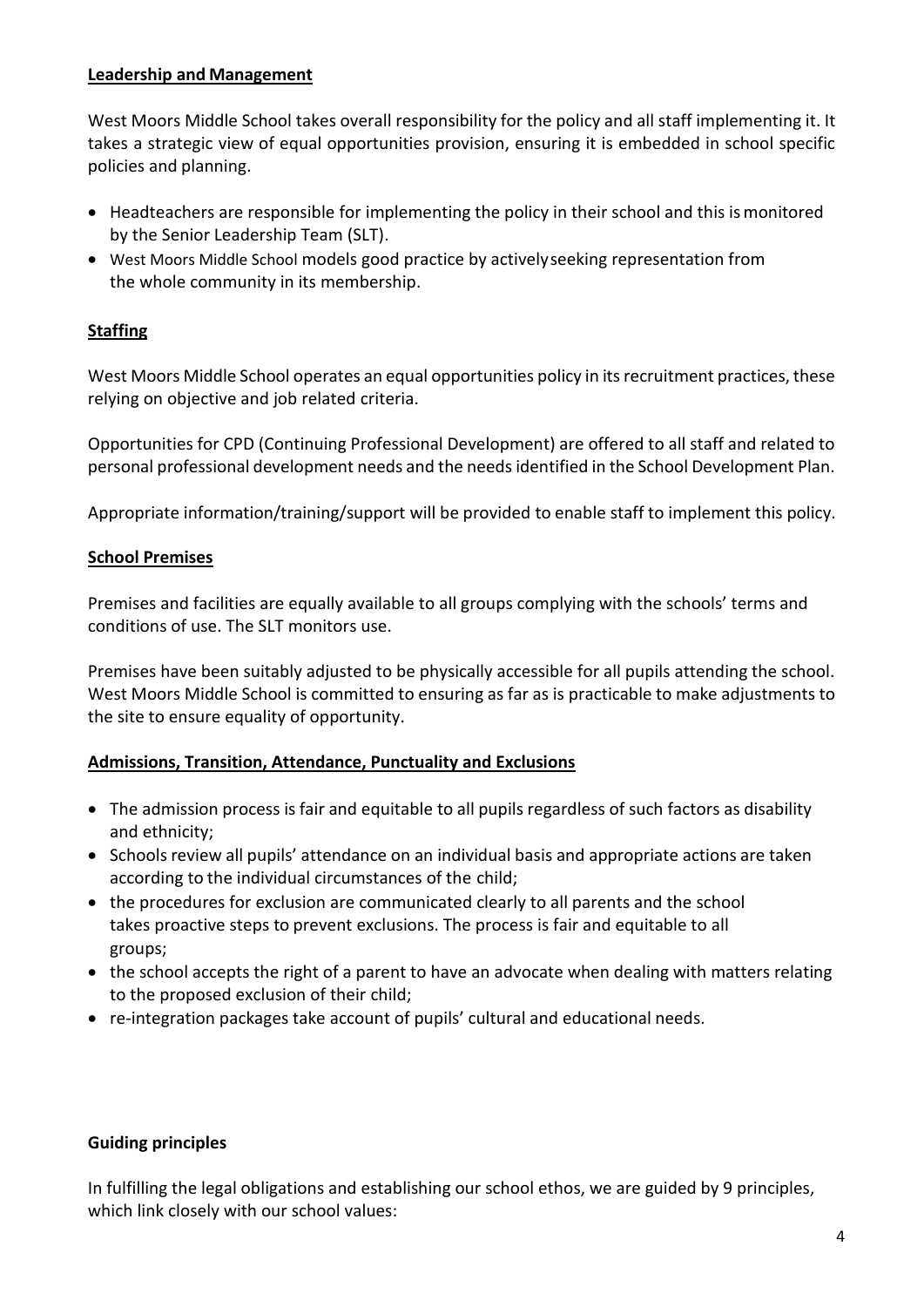### **Principle 1: All learners are of equal value**

We see all learners (adult and young), and their parents and carers, as of equal value:

- whether or not they are disabled,
- whatever their ethnicity, culture, religious affiliation, national origin or national status,
- whatever their gender or gender identity (including those undergoing gender reassignment),
- whatever their sexual identity.

### **Principle 2: We recognise and respect difference**

Treating people equally (Principle 1 above) does not necessarily involve treating them all the same. Policies, procedures and activities must not discriminate but must nevertheless take account of differences of life- experience, outlook and background, and in the kinds of barrier and disadvantage which people may face, in relation to:

- disability, so that reasonable adjustments are made;
- ethnicity, so that different cultural backgrounds and experiences ofprejudice are recognised;
- age, so that children and adults of all ages have equal opportunity of access to all areasof school life;
- gender, so that the different needs and experiences of girls and boys, women andmen are recognised;
- sexual identity, including those undergoing gender reassignment.

# **Principle 3: We foster positive attitudes and relationships and a shared sense of cohesion and belonging**

Policies, procedure and activities promote:

- positive attitudes and actions towards disabled people, good relations between disabled and non-disabled people, and an absence of harassment of disabled people;
- positive interaction, good relations and dialogue between groups and communities different from each other in terms of ethnicity, culture, religious affiliation, national origin or national status, and an absence of prejudice related bullying and incidents;
- mutual respect and good relations between children and adults of all ages, genders and gender identities and an absence of sexual and homophobic harassment.

# **Principle 4: We observe good equalities practice in staff recruitment, retention and Development**

Policies and procedures benefit all employees and potential employees, for example in recruitment and promotion and in continuing professional development:

- whether or not they are disabled;
- whatever their ethnicity, culture, religious affiliation, national origin or nationalstatus;
- whatever their age;
- whatever their gender and sexual identity and with full respect for legal rights relating to gender reassignment, pregnancy and/or maternity.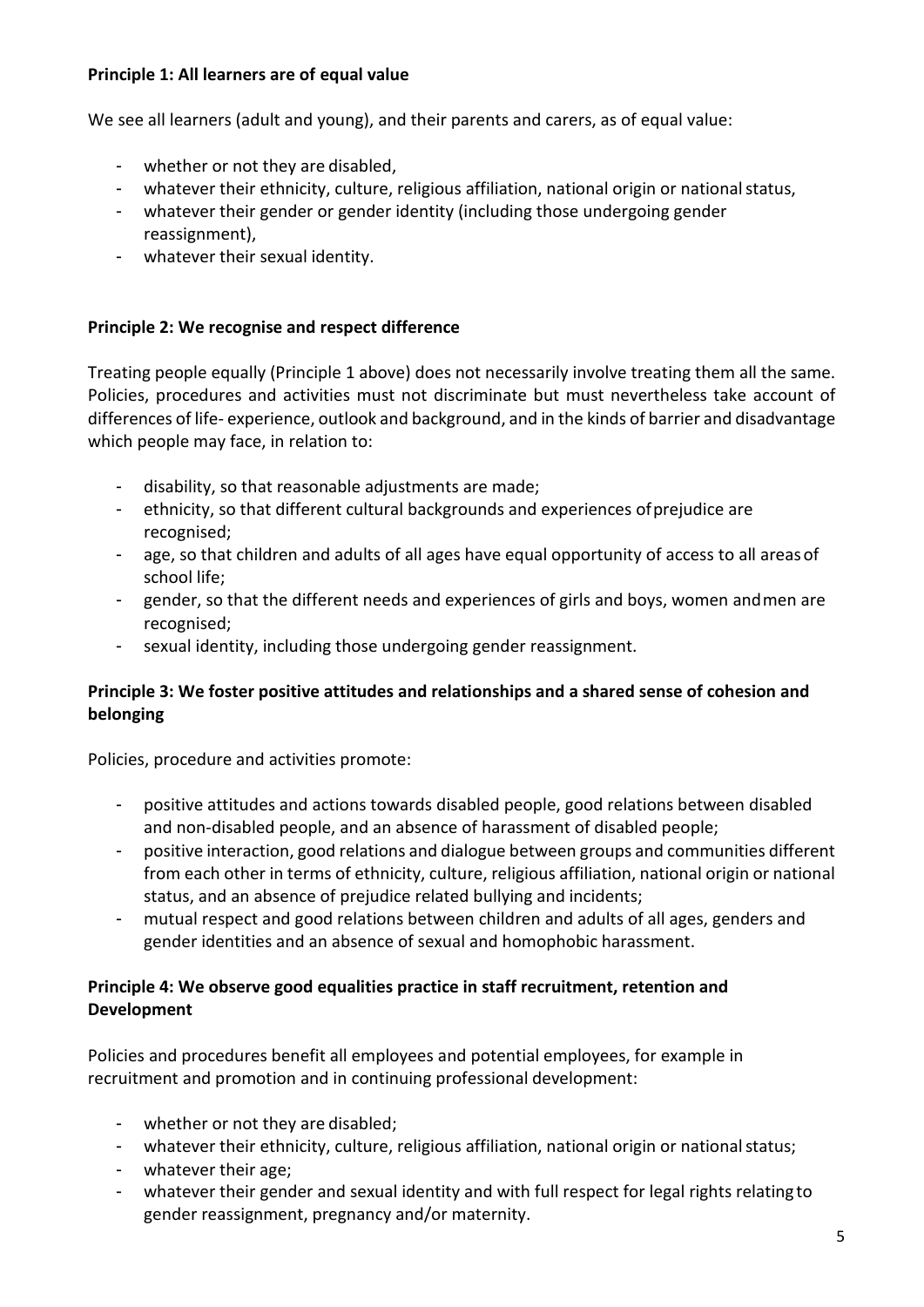### **Principle 5: We aim to reduce and remove inequalities and barriers that already exist**

In addition to avoiding or minimising possible negative impacts of our policies, we take opportunities to maximise positive impacts by reducing and removing inequalities and barriers that may already exist between:

- disabled and non-disabled;
- people of different ethnic, cultural and religiousbackgrounds;
- children and adults of all ages, genders and gender identities;
- people with different sexual identities (including those undergoing gender reassignment).

### **Principle 6: We consult and involve widely**

People affected by a policy or activity should be consulted and involved in the design of new policies and in the review of existing ones. Consultation involves:

- disabled and non-disabled;
- people of different ethnic, cultural and religiousbackgrounds;
- children and adults of all ages, genders and genderidentities;
- people with different sexual identities, including those undergoing gender reassignment.

#### **Principle 7: We address prejudice and prejudice-related bullying**

We oppose all forms of prejudice that stand in the way of fulfilling the legal duties listed above:

- prejudices around age discrimination, disability and special educational needs;
- prejudices around racism and xenophobia, including those that are directed against religious groups and communities, for example anti-Semitism and Islamophobia, and those that are directed against Travellers, migrants, refugees and people seeking asylum;
- prejudice reflecting sexism, sexual identity or homophobia.

#### **Principle 8: Society as a whole should benefit**

Policies and activities should benefit society as a whole, both locally and nationally, by fostering greater social cohesion and greater participation in public life of:

- disabled and non-disabled;
- people of different ethnic, cultural and religious backgrounds;
- children and adults of all ages, genders and gender identities;
- people with different sexual identities, including those undergoing gender reassignment.

### **Principle 9: Objectives**

Each year we formulate and publish specific and measurable equality objectives, based on the evidence we have collected and published, in relation to:

- disability;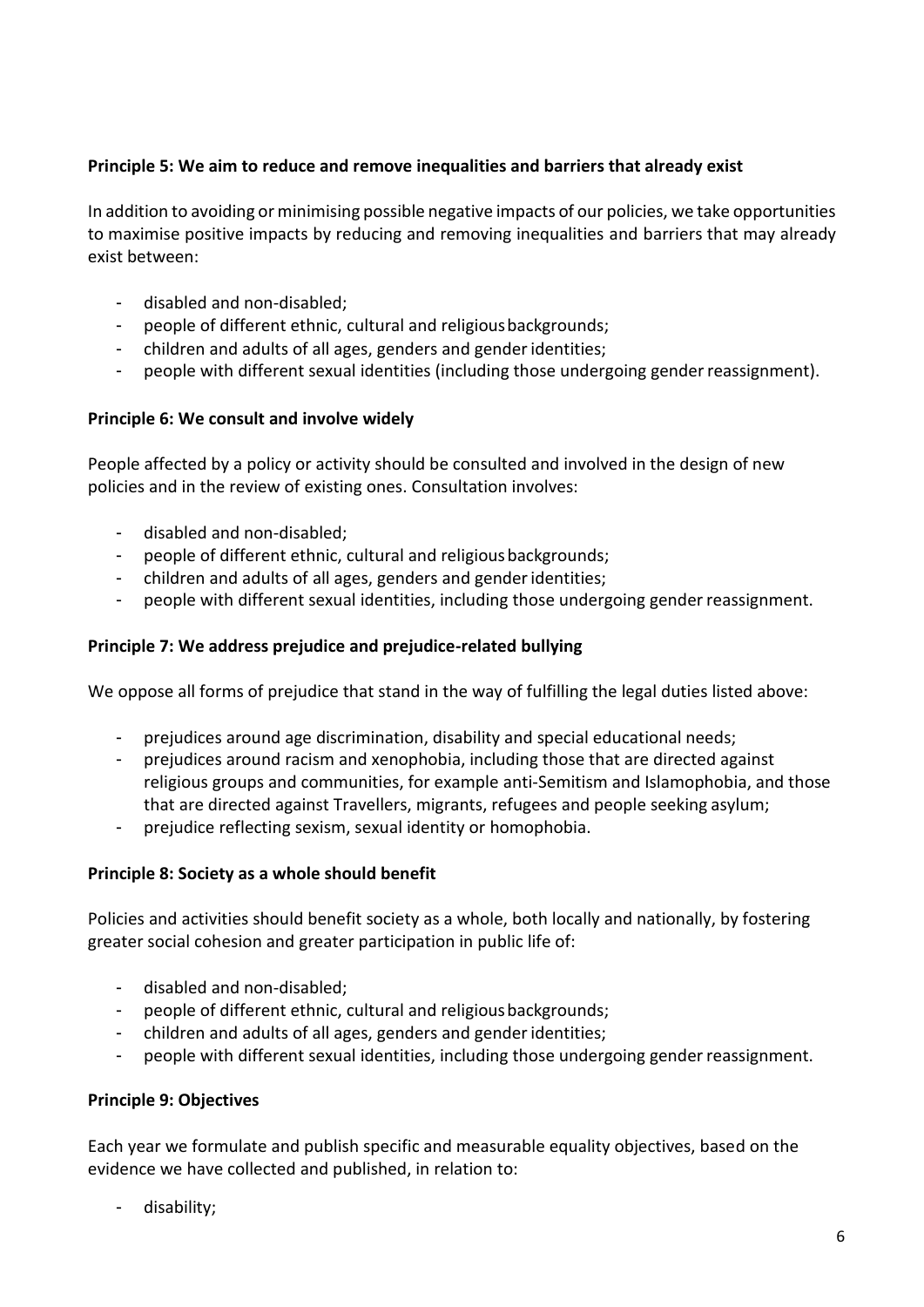- ethnicity, religion and culture;
- age;
- gender.

# **Arrangements, Roles and Responsibilities**

All those associated with the school are expected to:

- adhere to this policy;
- promote equality and inclusion in their classrooms, amongst colleagues and with visitors to the school;
- deal with any prejudice related incidents that may occur;
- plan and deliver curricula and lessons that reflect our Guiding Principles ;
- provide and analyse quantitative and qualitative data that supports betterunderstanding of equality groups and any issues that may arise, e.g., attendance, bullying, exclusion;
- undertake or support Equality Impact Assessment (Equality Analysis) processes;
- attend appropriate training that enables West Moors Middle School to keep up-to-date with equality issues.

All staff and Governors have access to training and a selection of resources which discuss and explain the concepts of equality, diversity and community cohesion. We value the opportunity to take a holistic approach in fulfilling our Equality Duties.

All staff and Governors will exercise their Safeguarding responsibilities in relation to equality matters and ensure that any bullying or challenging of Human Rights is addressed immediately.

# **Dissemination of the policy**

The policy will be disseminated to:

- the whole school staff through appropriate staff meetings and communication processes;
- the Full Governing Board;
- parents, via school and school website, information in newsletters and making the policy available in school.

Questions concerning the policy should be addressed to the Headteacher in the first instance.

# **Monitoring and Evaluation**

It is the responsibility of the SLT to monitor the effectiveness of the Equal Opportunities by:

- ensuring that the progress of pupils of vulnerable groups is monitored and compared to the progress made by other pupils in the school;
- ensuring that the staff appointment process is followed, so that no-one applying for a post at West Moors Middle School is discriminated against;
- requiring the Headteacher to report to governors on the effectiveness of this policy;
- taking into serious consideration any complaints regarding equal opportunity issues from parents, staff or pupils;
- ensuring that the school behaviour and exclusions policy prevents those pupils from vulnerable groups from being unfairly treated.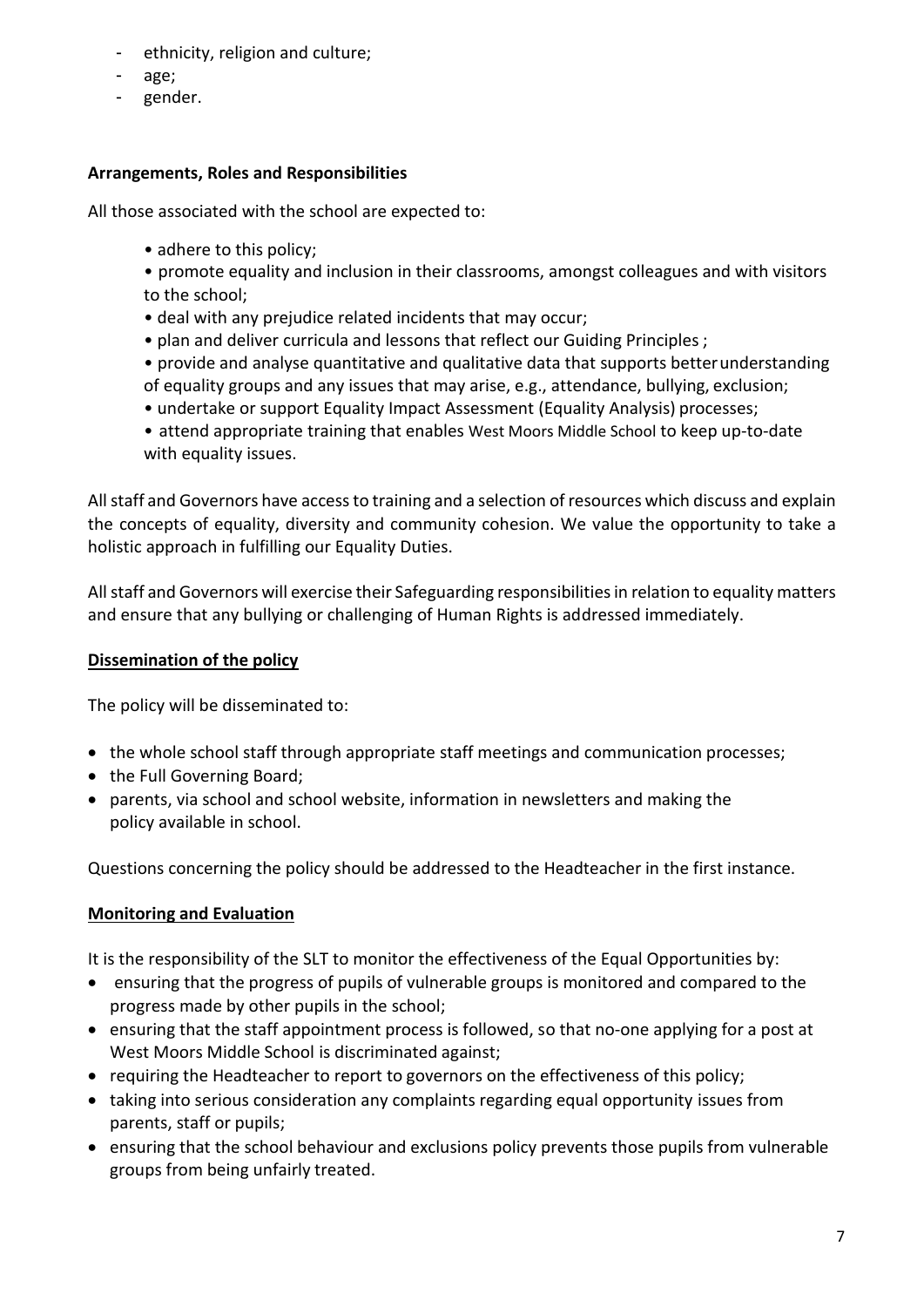#### **Equality Impact Assessment**

This policy has been reviewed with the equality impact considerations as laid down in the school's Equality Policy.

The equality objectives for West Moors Middle School will be set out formally. They will be reviewed annually.

The equality employment information will be monitored and reported to the Full Governing Board on an annual basis.

West Moors Middle School will undertake Equality Impact Assessment (Equality Analysis) exercises annually to ensure full compliance with the Equality Act 2010.

### **Equality information**

### **Part 1: Information about the pupil population**

Information regarding number of pupils on roll in West Moors Middle School is held in the school office.

### **Information on pupils by protected characteristics**

The Equality Act 2010 protects people from discrimination on the basis of 'protected characteristics'. Every person has several of the protected characteristics, so the Act protects everyone against unfair treatment.

In order to ensure that all pupils are protected from discrimination, West Moors Middle School collects information on some protected characteristics of their pupils these include:

- Disability\*
- Ethnicity and Race
- Gender
- Religion and Belief

\* The Equality Act defines disability as when a person has a 'physical or mental impairment which has a substantial and long term adverse effect on that person's ability to carry out normal day to day activities.'

### **Sensitive information on some pupils with protected characteristics**

It is not appropriate for us to collect information from pupils in relation to some protected characteristics, gender identity and sexual orientation. However, as a school we are aware that there may be a number of equality issues for gay, lesbian and bisexual pupils, as well as those who are undergoing or who have undergone a reassignment of their gender. Maternity and pregnancy is also a protected characteristic.

### **Information on other groups of pupils**

Ofsted inspections of schools will look at how schools help "all pupils to make progress, including those whose needs, dispositions, aptitudes or circumstances require additional support". In addition to pupils with protected characteristics, we gather further information on the following groups of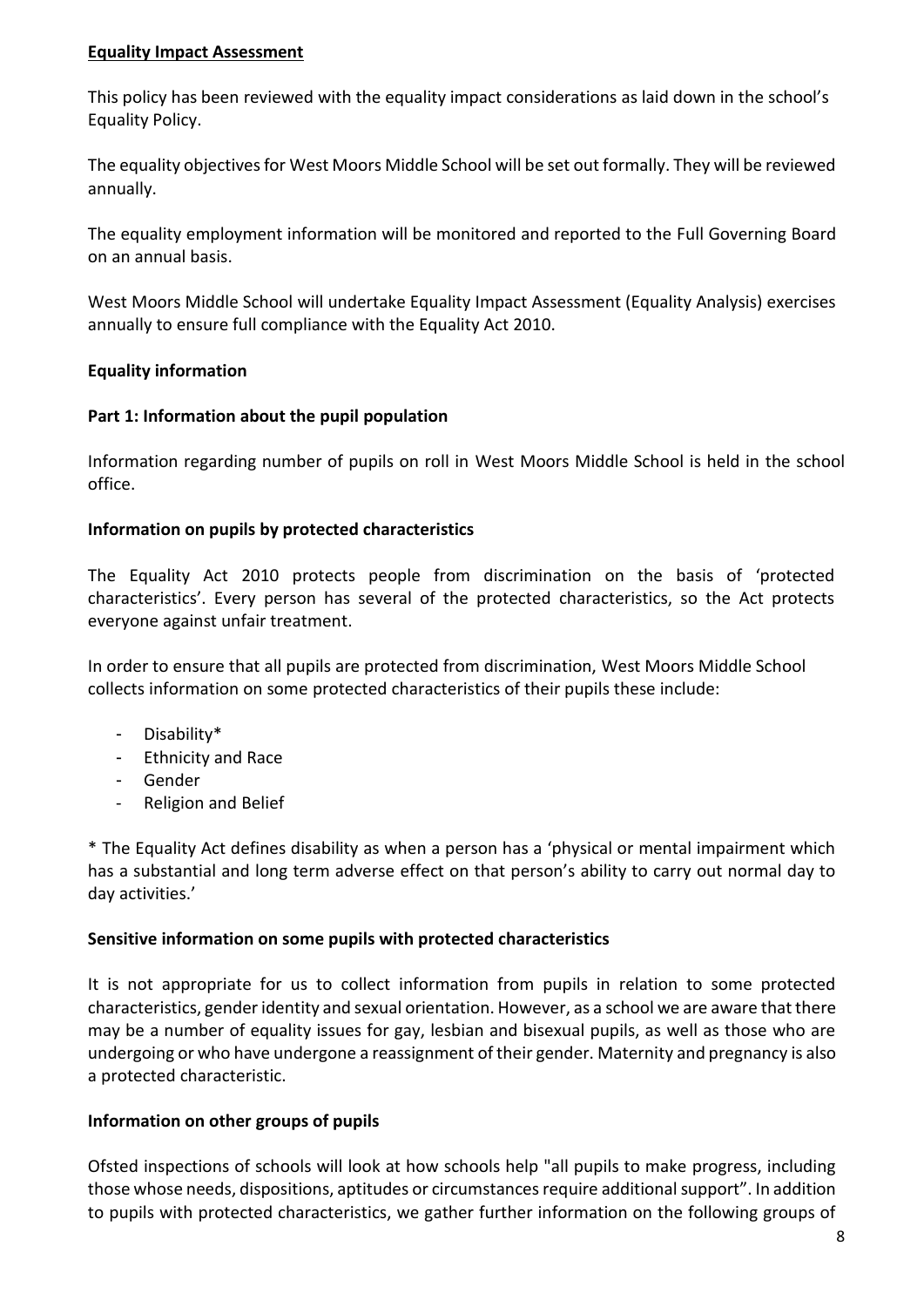pupils:

Pupils on free school meals Pupils with Special Educational Needs (SEN) Pupils with English as an additional language Pupils from low income households Looked after children Other vulnerable groups such as Forces children

# **Publishing information**

To comply with the Equality Act 2010 we have considered the information that is suitable for publication and we have selected relevant information for publication. Our school is applying proportionality to the Equality Act and in view of the small number of pupils on roll we provide here a short evidenced account of our equality priorities and work, with an indication of trends and issues.

# **Part 2: How we have due regard for equality**

The information provided here aims to show that we give careful consideration to equality issues in everything that we do in the school. 'Due regard' ensures that we work towards eliminating discrimination, harassment and victimisation and other conduct that is prohibited by the Equality Act 2010.

We are committed to working for the equality of all our staff, children and parents and to meet our duties under the Equality Act 2010.

# **Eliminate unlawful discrimination by:**

- The adoption of the Single Equality Policy
- An anti-bullying policy that ensures all children feel safe at school and addresses prejudice related bullying.
- Keeping a log of concerns to address any links between possible bullying behaviour and children/families with protected characteristics
- Reporting, responding to and monitoring racist incidents
- Keeping an up to date Accessibility Plan that contains key actions and is reviewedannually.
- Actively promoting and celebrating diversity through our Values and our Rights Respecting work.

# **Advance equality of opportunity by:**

- Analysing information and data that we gather to identify any underachieving groups or individuals and planning targeted interventions to address this.
- Providing opportunities for parents, pupils, governors and members of the community to be involved in school development planning.
- Adopting an Inclusion policy that is relevant to all pupils, that ensures that they all have equal access to all aspects of school life and that individual needs are met.
- Monitoring policies in line with the Equalities Act to have a positive impact on vulnerable groups if appropriate.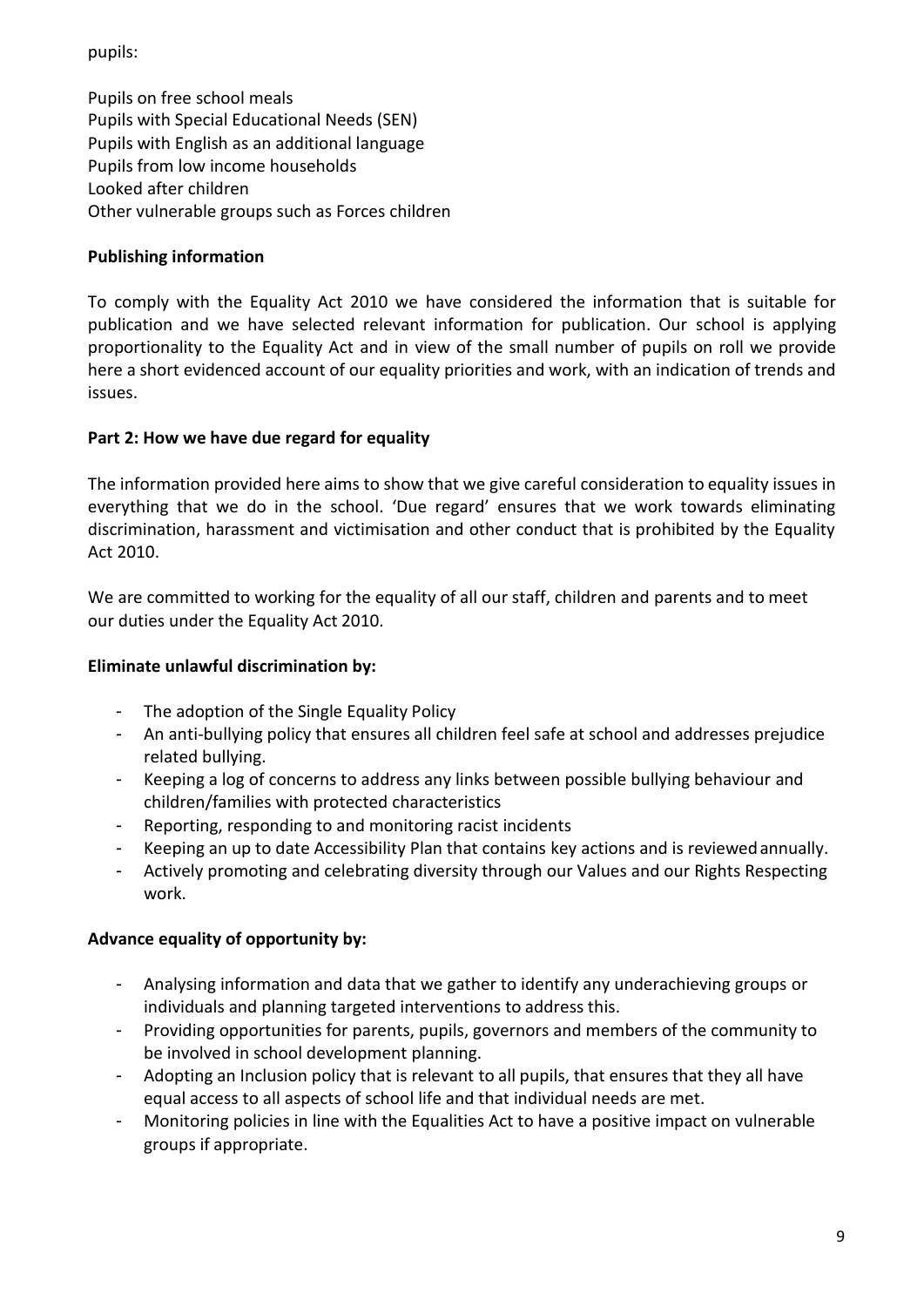### **Foster good relations and community cohesion by:**

- Engaging the wider community in our teaching of the values of resilience, respect, reflectiveness, inclusiveness, creativity, **collaboration**, courage, independence, determination, kindness, preparedness and positivity.
- Exploring equality and diversity during celebration days and special events]
- Developing understanding about differences and valuing diversity through partnerships with other schools locally, nationally and internationally
- Maintaining a strong School Council representation in West Moors Middle School to promote good relationships within the school, community, the local community and across Britain and the wider world.
- Being proactive in our charity work raising money and campaigning for causes identified by the School Community.

# **What has been the impact of our activities? What do we plan to do next?**

The school will produce an action plan that is reviewed annually to monitor and evaluate the impact of our activities.

### **Part 3: Consultation and engagement**

We aim to engage with and consult with pupils, staff, parents and carers, the local community so we can improve our information, learn about the impact of our policies, develop our equality objectives and improve what we do.

Our main activities for consulting and engaging are:

- Parent Questionnaires
- Parent consultations
- Learning Consultants
- Pupil Interviews
- Pupil Questionnaires
- Staff Survey
- Full Governing Board Meetings
- Staff Meetings

### **Part 4: The Disability Discrimination Access Plan**

Given the age of our children, the most common of the protected characteristics we need to plan and prepare for, is that of Special Educational Needs and Disability.

"Pupils may have either a disability or special educational needs or both. The SEN framework is designed to make the provision to meet special educational needs The disability discrimination duties, as they relate to schools, are designed to prevent discrimination against disabled children in their access to education." This statement relates to the School's Inclusion Policy which outlines the arrangements made for educational needs to be fulfilled. This explains the school's policy on ensuring those with a disability are not discriminated against, therefore relating to the School's Equality policy.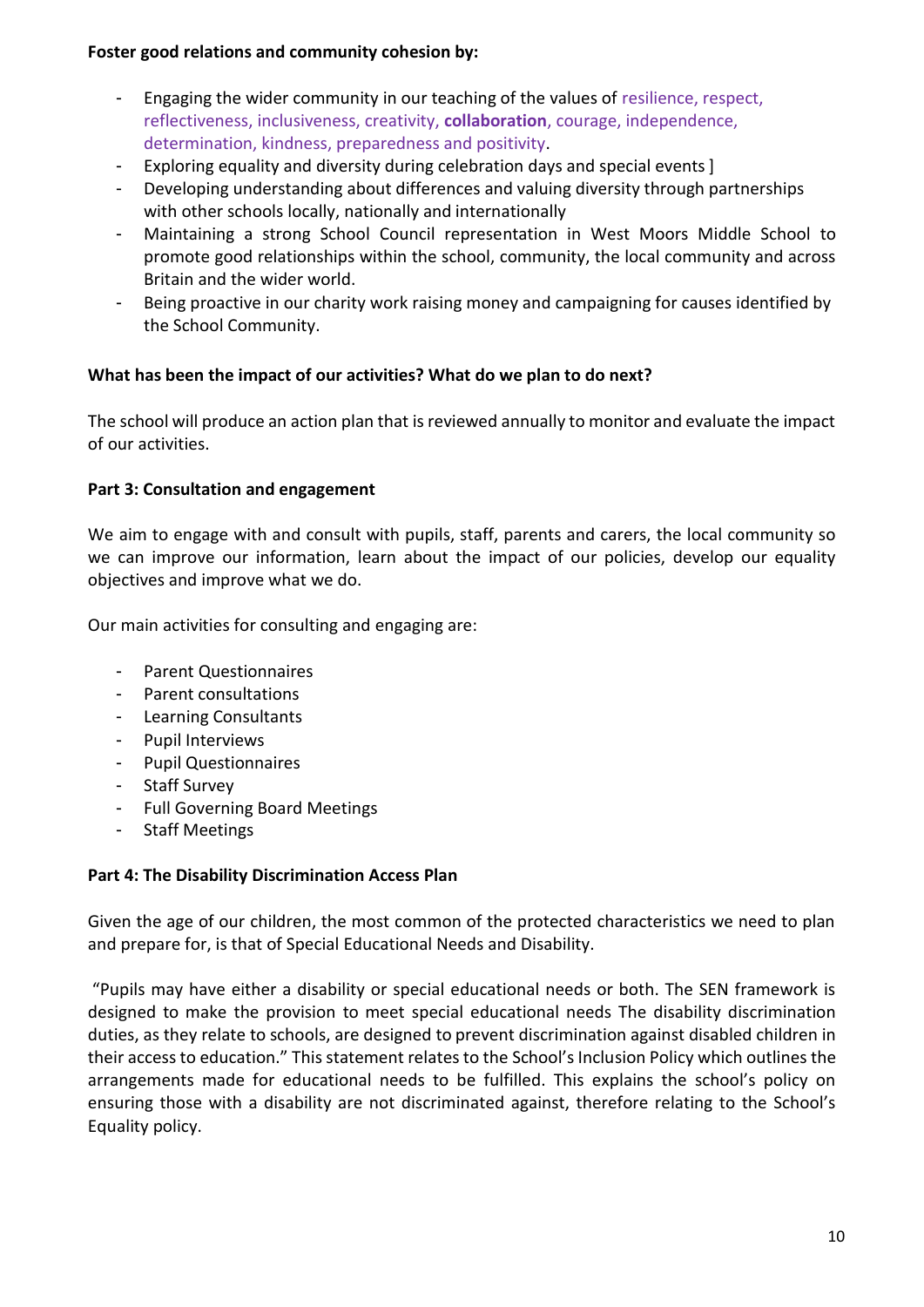"There are two key duties involved in ensuring that schools do not discriminate against disabled pupils. These are:

- Not to treat disabled pupils less favourably; and
- To take reasonable steps to avoid putting disabled pupils at a substantial disadvantage.
- This is known as the reasonable adjustments duty."

The **Disability Discrimination Act 1995** (DDA), makes it unlawful to discriminate against disabled people (staff, children, pupils / students, visitors), or people who have had a disability, without justification. The DDA also requires schools to make reasonable adjustments by providing services in an alternative way.

The **Special Educational Needs and Disability Act 2001** (SENDA), amended part 4 of the Disability Discrimination Act and significantly extended responsibilities in respect of ensuring nondiscrimination on grounds of disability in respect of educational and non-educational services provided to children and young people. SENDA places a responsibility to make anticipatory adjustments in the knowledge that disabled children and young people will attend the establishment and the general needs and requirements of disabled children and young people are known in advance.

"A person has a disability if he or she has a physical or mental impairment that has a substantial and long-term effect on his or her ability to carry out normal day-to–day activities." The DDA defines disability as "**a physical or mental impairment",** which has a **"substantial and long-term adverse effect on a person's ability to carry out normal day- to-day activities".**

"**Impairment**" covers physical impairments and impairments affecting the senses such as sight and hearing. It also covers mental impairments, including learning disabilities and mental illness where the condition is recognised by a respected body of medical opinion. If the impairment is controlled by medication or special aids the person is still considered as disabled for the purposes of the Act.

People with stress related illnesses and conditions such as Chronic Fatigue Syndrome may be covered if there are long-term and substantial adverse effects. Those with other long term chronic conditions (such as asthma, diabetes, heart disease, arthritis, Repetitive Strain Injury or epilepsy) may also have legal protection.

"**Substantial**" means more than minor or trivial and includes progressive conditions where impairment is, or is likely to become, substantial, such as cancer, multiple sclerosis, muscular dystrophy and HIV. People with such conditions are covered by the Act from the moment there is a noticeable effect on day-to-day activities, however slight.

"**Long-term**" means effects, which have lasted for at least twelve months, or are likely to last for twelve months or more. Long-term effects include those that are likely to recur.

"**Day-to-day activities**" are normal activities carried out by most people on a regular basis, and must involve one of the following broad categories: mobility; manual dexterity; physical co- ordination; continence; the ability to lift, carry or move everyday objects; speech, hearing, or eyesight; memory or ability to concentrate, learn or understand; perception of the risk of physical danger.

Severe disfigurements are treated as impairments, even though they may have no effect on a person's ability to carry out normal day-to-day activities.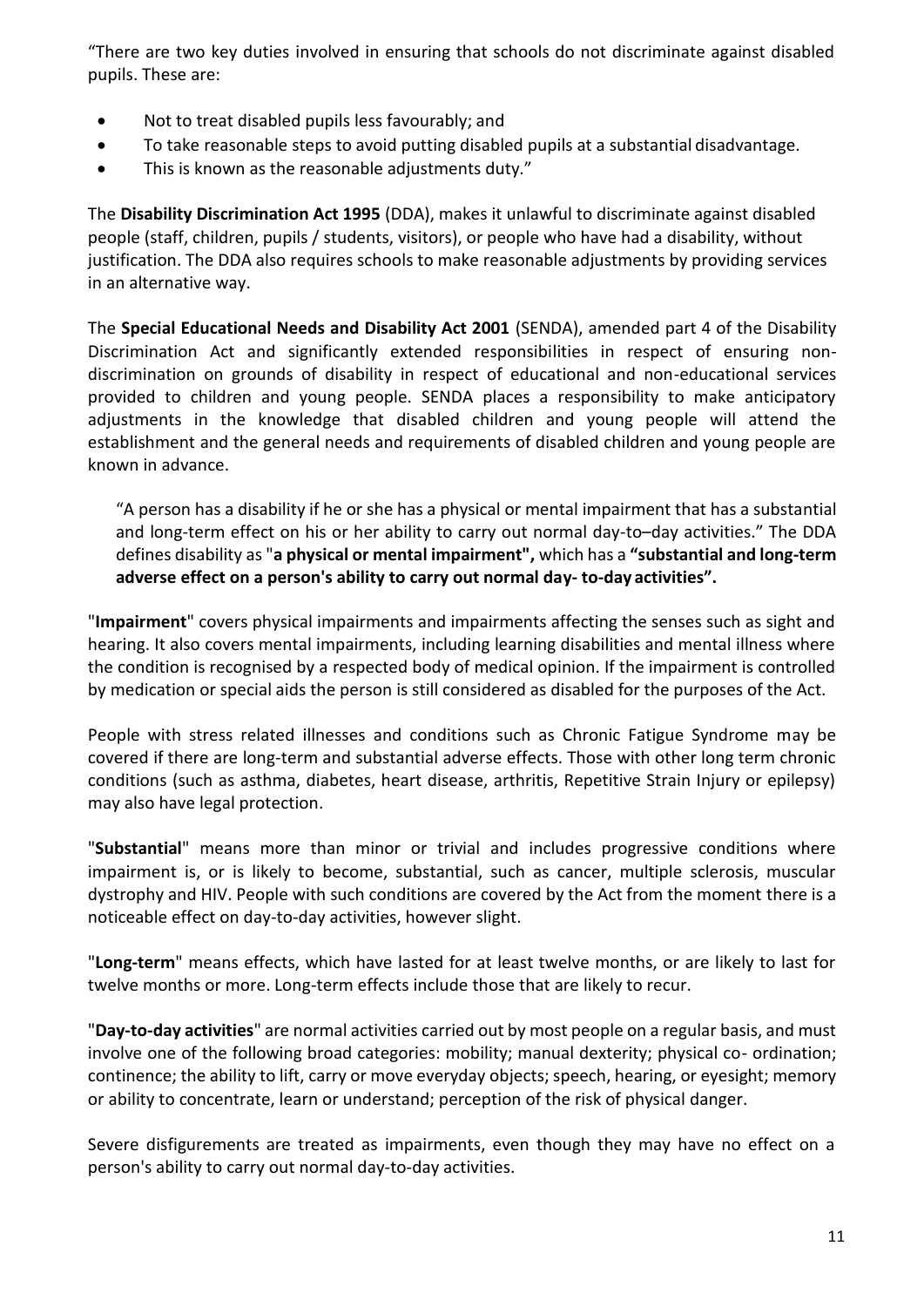Under the DDA, **"discrimination"** is defined as:

**Unjustifiably** treating someone **less favourably** for a reason relating to his or her **disability**.

**Failing** to make a **reasonable adjustment** where any **arrangement** or **physical feature** places a disabled person at a **substantial disadvantage**

All staff are responsible for ensuring that no one is discriminated against (please refer to the School's Inclusion policy), however the Headteacher and/or the SENDCo are responsible for monitoring, evaluating and reporting any issues around discrimination to the Full Governing Board, detailing arrangements made to ensure discrimination does not happen or is not tolerated.

When considering issues of justification and/or reasonableness, the school would aim to show:

- That it has worked with the relevant agencies before the arrival of a disabled pupil or staff member to discuss needs so that these would be in place as far as possible before their start with us.
- That it has worked in partnership with the parents/carers/partner of the disabled person and the disabled person themselves, to determine the best possible provision for the person in all areas of school life (anti-bullying, school trips, risk assessments, learning and teaching, time-tabling, administration of medicines, the physical environment of the school, the curriculum, the way information is presented and provided for disabled staff and pupils, special events such as sports day or school discos, movement around the school)
- Enabled any individual affected by a decision to comment/make representations before any action
- Proper consideration was given which weighed up the arguments for and against and included financial, medical and expert opinion
- It came to a reasoned conclusion based on evidence rather than speculation or assumptions
- The process of considering the issue had a clear audit trail, including regular monitoring and review sessions with the parents/carers/family of the disabled person to ensure that changes are made in provision if required due to change of circumstance.
- A general approach that was supportive, flexible, and understanding of disabled peoples' needs and requirements.
- It has ensured that those staff working with disabled people are fully trained to support the disabled person and informed of their needs (whilst respecting confidentiality).
- Issues related to Equal Opportunities for disabled people (and indeed any other group) are reported to the Full Governing Board. This will include access issues (both site and curriculum) and the progress and attainment of the disabled pupil (or staff member through appropriate Performance Management processes).
- It has taken into account the needs of those supporting disabled people in school.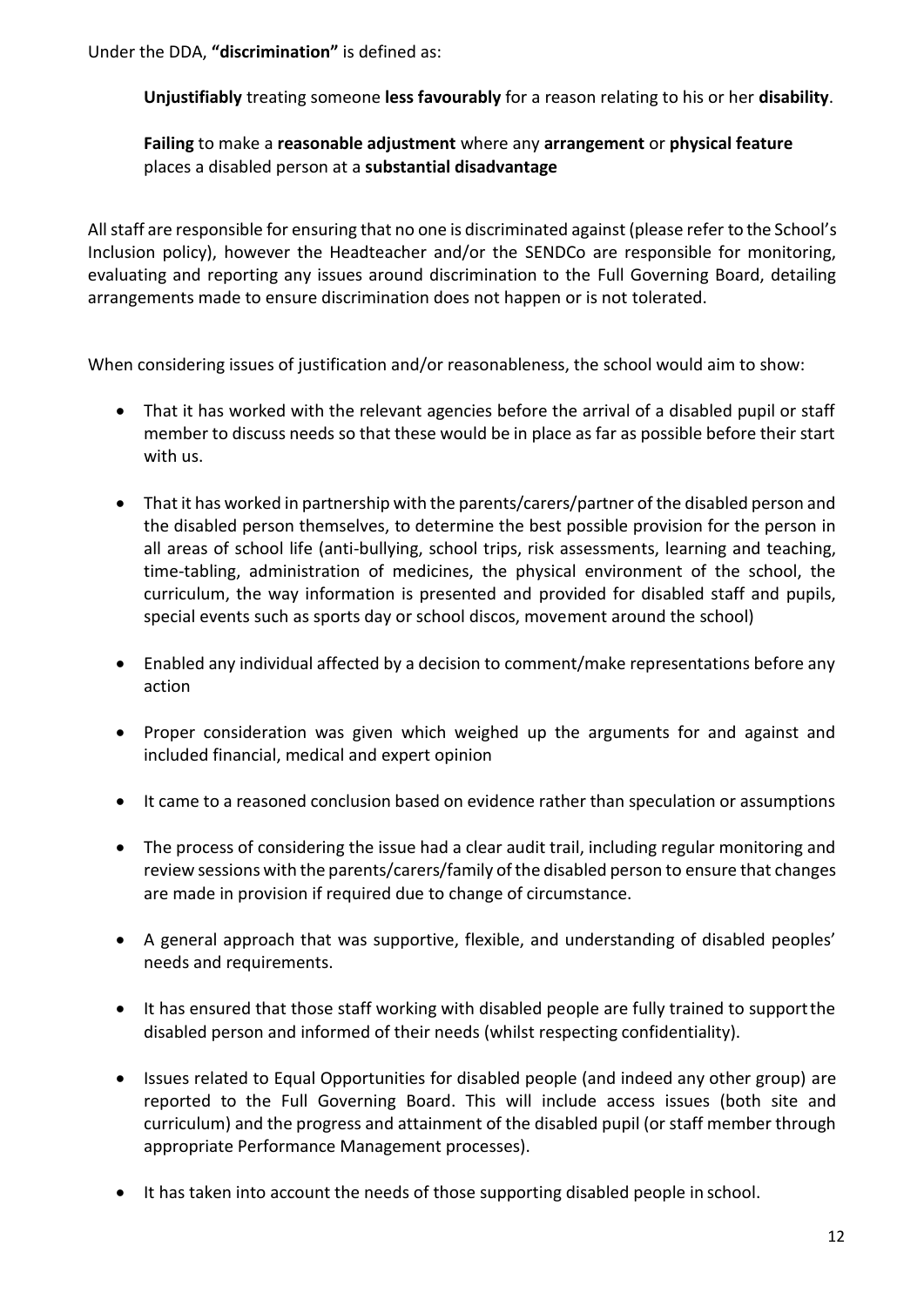The final decision was made at a senior level, with the family of the person involved.

# **Key Objectives at West Moors Middle School in 2019-20**

### **Objective 1: Improve pupils' understanding of and respect for people from different cultures.**

*Why we have chosen this objective:* 89% of our pupils are White British and 3% speak English as an additional language. We therefore lack diversity within our community and acknowledge our responsibility as a school to ensure that pupils are provided with opportunities to learn about people with different cultures, languages and beliefs.

*To achieve this objective we plan to:* Create opportunities for our pupils to learn directly from people and groups who come from or have specialist knowledge/experience of different cultures in order to promote increased understanding and respect.

### **Objective 2: Reduce the gap between girls and boys achieving the expected standard in mathematics in KS2.**

*Why we have chosen this objective:* Our 2019 KS2 SATs results showed a gap between the percentage of boys achieving the expected standard in mathematics (83%) and the percentage of girls (67%). Nationally, the gap between boys and girls is insignificant - 78% of boys achieving the expected standard compared with 79% of girls.

*To achieve this objective we plan to:* Ensure pupil progress meetings identify girls who are not making expected progress and allocate resources accordingly. SLT to review math provision to ensure that it is not disadvantaging girls**.**

### **EQUALITY IMPACT ASSESSMENTS**

All school policies will be reviewed in consideration of the principles of this Equality Policy and any potential impact will be noted within meeting minutes, with actions allocated where required.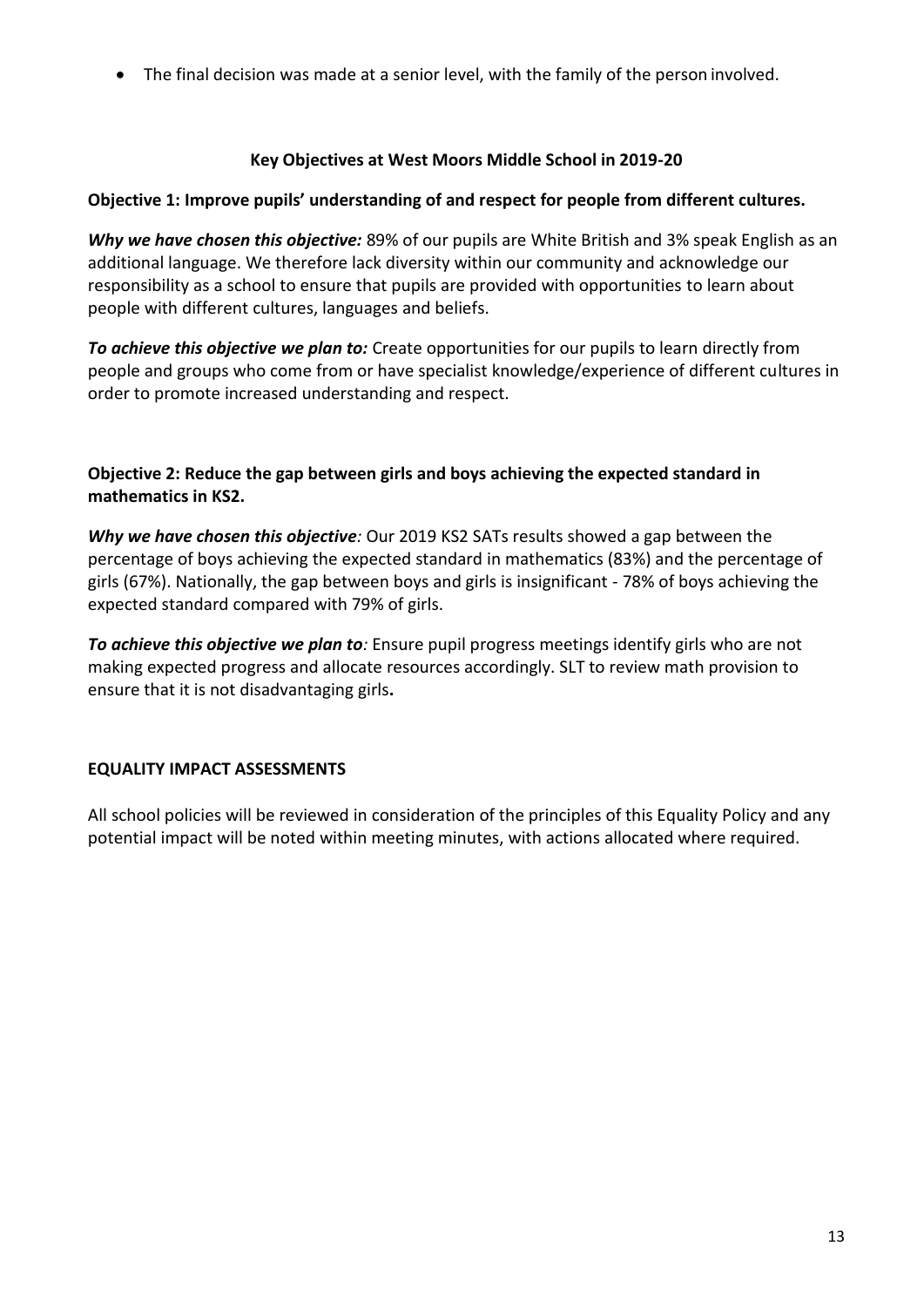#### **EQUALITY ACTION PLAN**

| <b>OBJECTIVE</b>                                                                                         | <b>TARGET GROUP</b>                       | <b>ACTION</b>                                                                                                                                                                                                                                                                                                                                                                                       | MONITORING/<br><b>EVIDENCE</b>                                       |
|----------------------------------------------------------------------------------------------------------|-------------------------------------------|-----------------------------------------------------------------------------------------------------------------------------------------------------------------------------------------------------------------------------------------------------------------------------------------------------------------------------------------------------------------------------------------------------|----------------------------------------------------------------------|
| To ensure curriculum approaches All schools<br>and resources in school reflects<br>diversity.            |                                           | Opportunities to promote values' development and<br>$\bullet$<br>tolerance/experiences and needs of others.<br>Provide opportunities for our pupils to learn directly from people<br>$\bullet$<br>and groups who come from or have specialist knowledge/experience<br>of different cultures.<br>Working wall and range of resources in each classroom to support<br>all learners                    | Learning captures<br>Child conferencing<br>Planning/book<br>scrutiny |
| To improve the achievement of<br>children from low income and<br>disadvantaged families.                 | Children who<br>attract the<br><b>PPG</b> | Track children carefully<br>$\bullet$<br>Plan effective quality first teaching<br>$\bullet$<br>Introduce pre learning tasks and specific interventions<br>$\bullet$<br>Enrich curriculum through visits/visitors and experiences<br>$\bullet$<br>Enrich their experience of school through lunch time and after<br>school extra-curricular activities<br>See Pupil Premium Action Plan<br>$\bullet$ | Tracking data<br>Intervention<br>Case Studies                        |
| To improve the achievement of<br>children with SEN.                                                      | Children with<br><b>SEND</b>              | Track children carefully<br>$\bullet$<br>Plan effective quality first teaching<br>$\bullet$<br>Staff training into effective teaching of SEN children<br>$\bullet$<br>Provide interventions/resources                                                                                                                                                                                               | Tracking<br>Data<br><b>EHCPs</b><br>Intervention<br><b>Summaries</b> |
| To ensure that there is no<br>gender gap in core and non-<br>core subjects at the end of KS2<br>and KS3. | Girls/Boys<br>KS2/KS3                     | Track gender data carefully<br>$\bullet$<br>Identify barriers to learning<br>$\bullet$<br>Plan specific interventions<br>$\bullet$<br>Ensure curriculum engages needs of both genders<br>$\bullet$<br>Plan pre learning tasks to boost self-esteem and confidence<br>$\bullet$                                                                                                                      | Tracking<br>Data<br>Planning                                         |